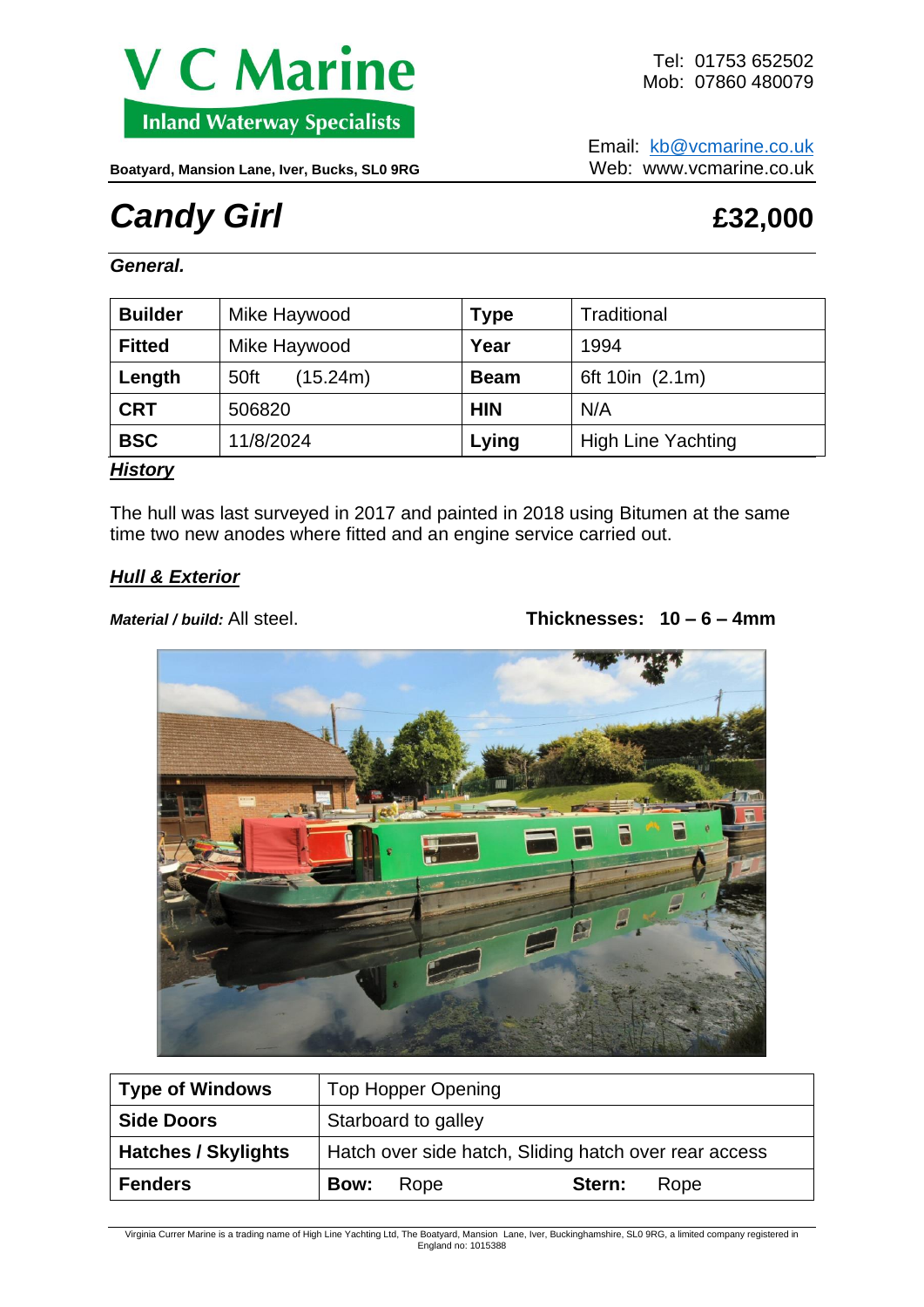| <b>Gas Locker / Bottles</b> | Bow:       | Stern: | $n^{\circ}$ | -2 |  |
|-----------------------------|------------|--------|-------------|----|--|
| <b>Roof Vents</b>           | 3 Mushroom |        |             |    |  |
| <b>Tunnel Light</b>         | Yes        |        |             |    |  |
| Horn                        | Yes        |        |             |    |  |

# *Mechanical & Electrical*

| <b>Engine</b>          | <b>Ford 1.8</b>                       |
|------------------------|---------------------------------------|
| <b>Gearbox</b>         | <b>PRM</b>                            |
| <b>Cooling</b>         | <b>Skin Tank</b>                      |
| <b>Calorifier feed</b> | <b>No</b>                             |
| <b>Bow thruster</b>    | <b>No</b>                             |
| <b>Weed Hatch</b>      | Quick release                         |
|                        |                                       |
| <b>Batteries</b>       | <b>Domestic:</b><br>2<br>Engine:<br>1 |
| <b>Stern Gland</b>     | Remote                                |
| <b>Inverter</b>        | 1500 w                                |
| <b>Charger</b>         | Solar                                 |
| <b>Solar Panels</b>    | 1                                     |

# *ACCOMMODATION*

| <b>Cabin arrangement (from aft)</b> Double cabin, Bathroom, Galley, Saloon |                                   |                            |                          |  |  |  |
|----------------------------------------------------------------------------|-----------------------------------|----------------------------|--------------------------|--|--|--|
| <b>Headroom</b>                                                            | 6'1''                             | <b>Flooring</b>            | Laminate                 |  |  |  |
| <b>Insulation</b>                                                          | Polystyrene                       | Washing<br><b>Machine</b>  | <b>No</b>                |  |  |  |
| Lights                                                                     | L.E.D                             | Hob/<br>Cooker/<br>Oven    | 4 gas hob oven and grill |  |  |  |
| Shower /<br><b>Bath</b>                                                    | <b>Stand-in Shower</b>            | Fridge /<br><b>Freezer</b> | Fridge                   |  |  |  |
| <b>Toilet</b>                                                              | Pump-out                          |                            |                          |  |  |  |
| Cabin<br><b>Heating</b>                                                    | Solid fuel stove with back-boiler |                            |                          |  |  |  |
| <b>Water</b><br><b>Heating</b>                                             | Morso gas boiler                  |                            |                          |  |  |  |

This boat has been cleared and will be sold as viewed.

## *GENERAL*

*Berth transferable*: Possible cruising berth by arrangement

*Sale type:* Private

*VAT status:* The VAT status of this vessel is not known.